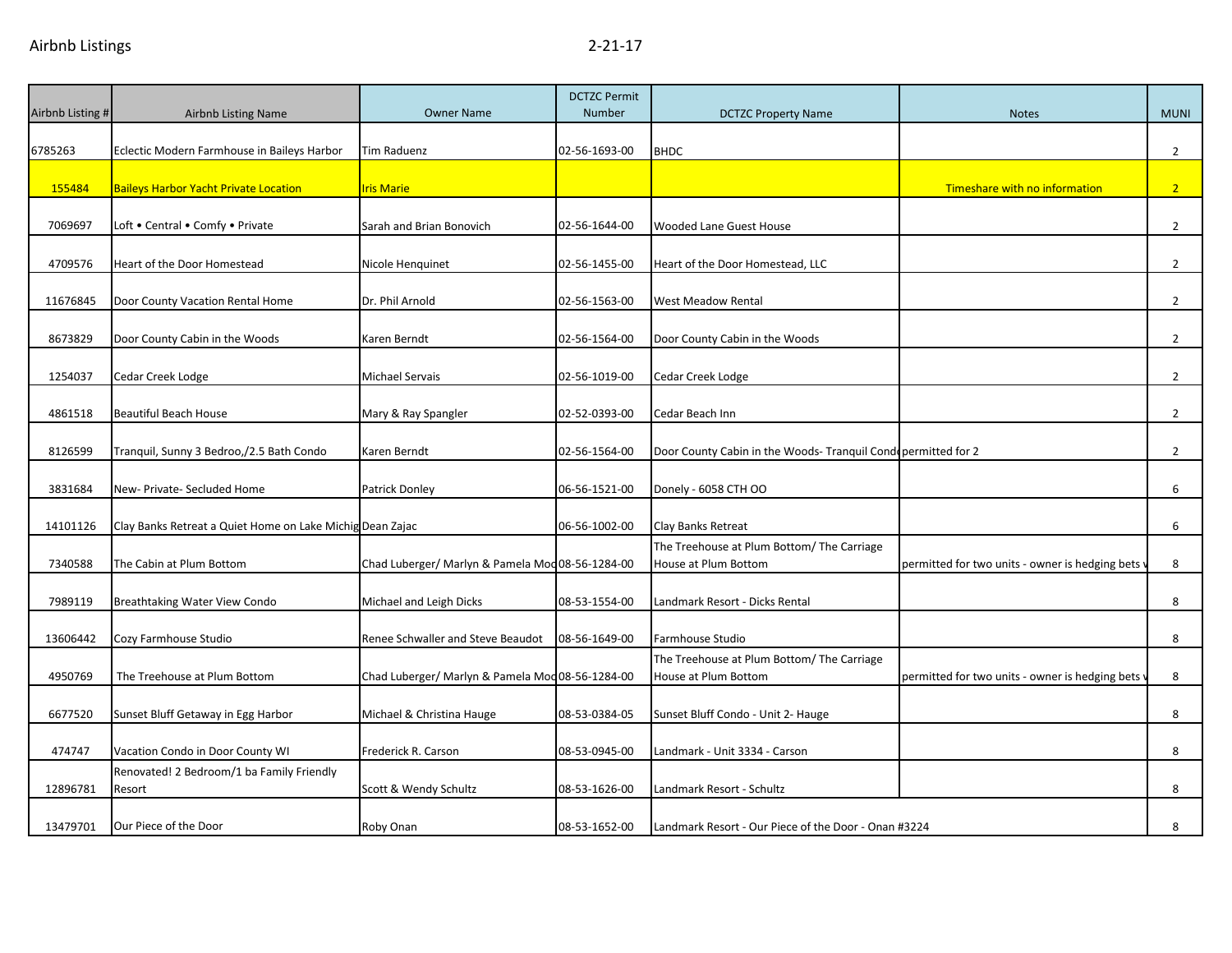| Airbnb Listing # | Airbnb Listing Name                                                                | <b>Owner Name</b>            | <b>DCTZC Permit</b><br>Number | <b>DCTZC Property Name</b>                         | <b>Notes</b>    | <b>MUNI</b>    |
|------------------|------------------------------------------------------------------------------------|------------------------------|-------------------------------|----------------------------------------------------|-----------------|----------------|
|                  |                                                                                    |                              |                               |                                                    |                 |                |
| 14613779         | Gorgeous Waterview 2 Bedroom 1 Bath Condo!   Island Winds LLC - Kristin Van Drisse |                              | 08-53-1671-00                 | Landmark Resort-Unit 307- Island Winds LLC         |                 | 8              |
| 16662817         | Cottage on the Bay                                                                 | Elizabeth & Mario Bernardi   | 08-56-0841-00                 | Cottage on the Bay - Bernardi                      |                 | 8              |
| 16213355         | Cozy 1 Bedroom 1 Bath Condo with Waterview! Christopher and Sara Spencer           |                              | 08-53-1686-00                 | Landmark Resort - Units 1225 -1220 - Spencer       | permitted for 2 | 8              |
| 16462773         | Relaxing 1 Bedroom 1 Bathroom Condo                                                | Christopher and Sara Spencer | 08-53-1686-00                 | Landmark Resort - Units 1225 -1220 - Spencer       | permitted for 2 | 8              |
| 1595111          | <b>Beautiful Waterview Condo</b>                                                   | Kathlyn Geracie              | 08-53-1689-00                 | Landmark Resort- Beautiful Water View Condo        |                 | 8              |
| 16751564         | Leaf House Door County                                                             | Sean and Cami Wright         | 08-53-1699-00                 | Landmark Resort Unit 2317 - Leaf House Door County |                 | 8              |
| 17281207         | Accessible 1 Bed 1 Bath Condo                                                      | Daniel and Linda Scott       | 08-53-1685-00                 | Landmark Resort - #4105 - Scott                    |                 | 8              |
| 15399898         | Relaxing Waterfront Door County Lake House                                         | Brianne & Barry Tegel        | 08-56-1707-00                 | Door County Lake House Tegel                       |                 | 8              |
| 16987204         | Relaxing Nostalgic Log Home "Green Apple<br>Lodge"                                 |                              |                               |                                                    |                 | 8 <sup>1</sup> |
| 17121280         | Awesome Sunset Condo                                                               | Christine Crowley            | 09-53-0549-00                 | Awesome Sunset Condo - Ridgewood Condo 5           |                 | 9              |
| 13589290         | Egg Harbor Log Cabin                                                               | Karen Berndt                 | 09-56-1646-00                 | Egg Harbor Log Cabin                               |                 | 9              |
| 13812976         | Egg Harbor Bluffwood House                                                         | Claire & Frank Murphy        | 09-56-1232-00                 | <b>Blluffwood House</b>                            |                 | 9              |
| 7324007          | The Pink House                                                                     | Sandra DeLegge               | 09-56-1545-00                 | The Pink House                                     |                 | 9              |
| 9602336          | Downstown Sunset View Apartment                                                    | Kathy Navis                  | 09-53-1576-00                 | <b>Sunset View Apartment</b>                       | permitted for 2 | 9              |
| 525258           | Quiaint Cozy A-Frame in Door County                                                | Tim & Kristin Mahoney        | 09-56-1308-00                 | Quaint Cozy A-Frame                                |                 | 9              |
| 11512240         | Gorgeous View ~ Walk to Town                                                       | Melanie and Richard Parsons  | 09-53-1609-00                 | Ridgewood Bluff Condo - Parson                     |                 | 9              |
| 1747509          | House on Golf Course & by Beach                                                    | Kevin Murphy & Steve Brunke  | 09-55-0753-00                 | The Fifth hole                                     |                 | 9              |
| 17170132         | Cape Cod Style 3 Bedroom                                                           | Alpine                       |                               |                                                    |                 | 9              |
| 17184189         | Cape Cod-Style 1 Bdrm Cottage in Egg Harbor Alpine                                 |                              |                               |                                                    |                 | 9              |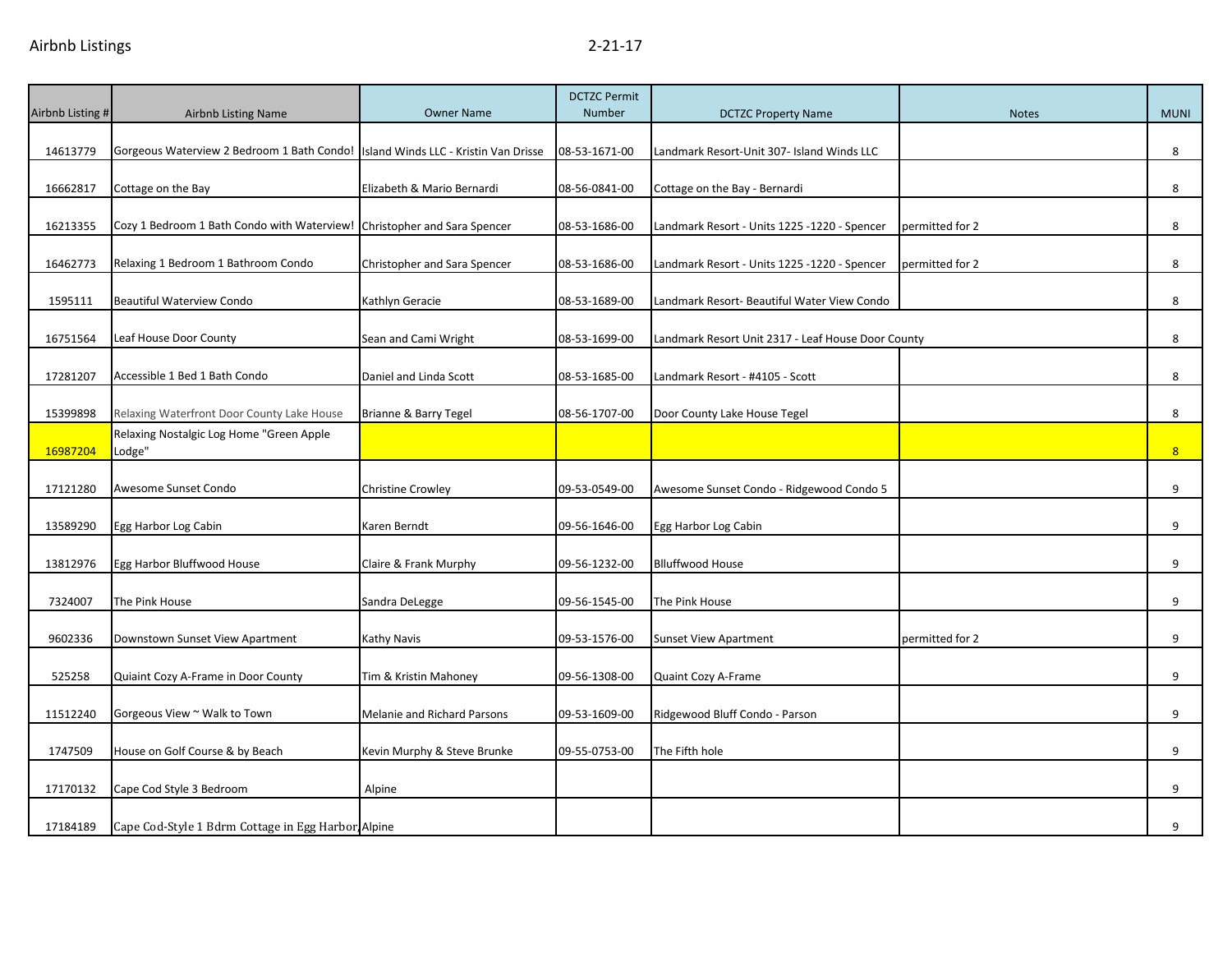| Airbnb Listing # | <b>Airbnb Listing Name</b>                            | <b>Owner Name</b>       | <b>DCTZC Permit</b><br><b>Number</b> | <b>DCTZC Property Name</b>     | <b>Notes</b>                          | <b>MUNI</b> |
|------------------|-------------------------------------------------------|-------------------------|--------------------------------------|--------------------------------|---------------------------------------|-------------|
|                  |                                                       |                         |                                      |                                |                                       |             |
| 16911381         | Village Cottage- close to shops, dining, & water      | A Village Cottage LLC   | 09-55-0735-00                        | A Village Cottage LLC          | permitted for 2                       | 9           |
|                  | Village Cottage - walkable to waterfront and          |                         |                                      |                                |                                       |             |
| 16542621         | town                                                  | A Village Cottage LLC   | 09-55-0735-00                        | A Village Cottage LLC          | permitted for 2                       | 9           |
| 15922477         | Treehouse Appartment                                  | Kathy Navis             | 09-53-1576-00                        | <b>Sunset View Apartment</b>   | permitted for 2                       | 9           |
| 13282955         | 4th of July week in Door County                       |                         |                                      |                                | meadow ridge timeshare no information | 9           |
| 17097048         | <b>Meadow Ridge Door County</b>                       | Peri                    |                                      |                                | meadow ridge timeshare no information | 9           |
|                  | Peninsula Park and Island View - 3 bedroom            |                         |                                      |                                |                                       |             |
| 15152902         | house                                                 | James Lindbloom         | 11-56-1558-00                        | Peninsula Park and Island View | permitted for 2                       | 11          |
| 7746988          | #1 Peninsula Park and Island View                     | James Lindbloom         | 11-56-1558-00                        | Peninsula Park and Island View | permitted for 2                       | 11          |
| 7833318          | #2 Peninsula Park and Island View                     | James Lindbloom         | 11-56-1558-00                        | Peninsula Park and Island View | permitted for 2                       | 11          |
| 13769377         | <b>Hollis House</b>                                   | Daniel & Lori Schwefel  | 11-56-1659-00                        | <b>Hollis House</b>            |                                       | 11          |
| 13549163         | Elegant Home in Ephraim                               | Daniel & Laurel Simons  | 11-56-1656-00                        | Elegant Home in Ephraim        |                                       | 11          |
|                  |                                                       |                         |                                      |                                |                                       |             |
| 15634038         | Brookpoint Condo 2 BR, 2 BA                           | Karen Berndt            | 12-53-1681-00                        | Brook Point Condo #5- Berndt   |                                       | 12          |
| 10015145         | Lawler Guest House                                    | Greg and Dan Lawler     | 12-56-1573-00                        | Lawler Guest House             |                                       | 12          |
|                  |                                                       |                         |                                      |                                |                                       |             |
| 5123586          | Relax & Refocus at Hesed House                        | Jerry & Jane Noskowiak  | 12-56-1446-00                        | <b>Hesed House</b>             |                                       | 12          |
| 5278540          | Irish Hospitality in Fish Creek WI                    | Megan O'Meara           | 12-54-0685-00                        | O'Meara's Cottage Loft         |                                       | 12          |
| 12588724         | Country Chalet of Fish Creek                          | Dennis & Marla Sunstron | 12-55-0830-00                        | Country Chalet                 |                                       | 12          |
| 1894636          | Cedar Creek Lodge II                                  | Michael Servais         | 12-56-1357-00                        | Cedar Creek Lodge #2           |                                       | 12          |
|                  |                                                       |                         |                                      |                                |                                       |             |
| 13496429         | <b>Cedarwood Vacation Home</b>                        | Jay and Carla Marr      | 12-55-0778-00                        | Cedarwood Marr                 |                                       | 12          |
|                  | Fish Creek, WI: Sweet log cabin & meditation          |                         |                                      |                                |                                       |             |
| 12964179         | paths                                                 | Robin Bienemann         | 12-56-1665-00                        | Sweet Log Cabin Bienneman      |                                       | 12          |
| 1649733          | Centrally Located 2Bdrm/1bth on 1.5Acre<br>Wooded Lot | Steven Pachonphai       | 12-56-1692-00                        | DC HOME Pachonphai             |                                       | 12          |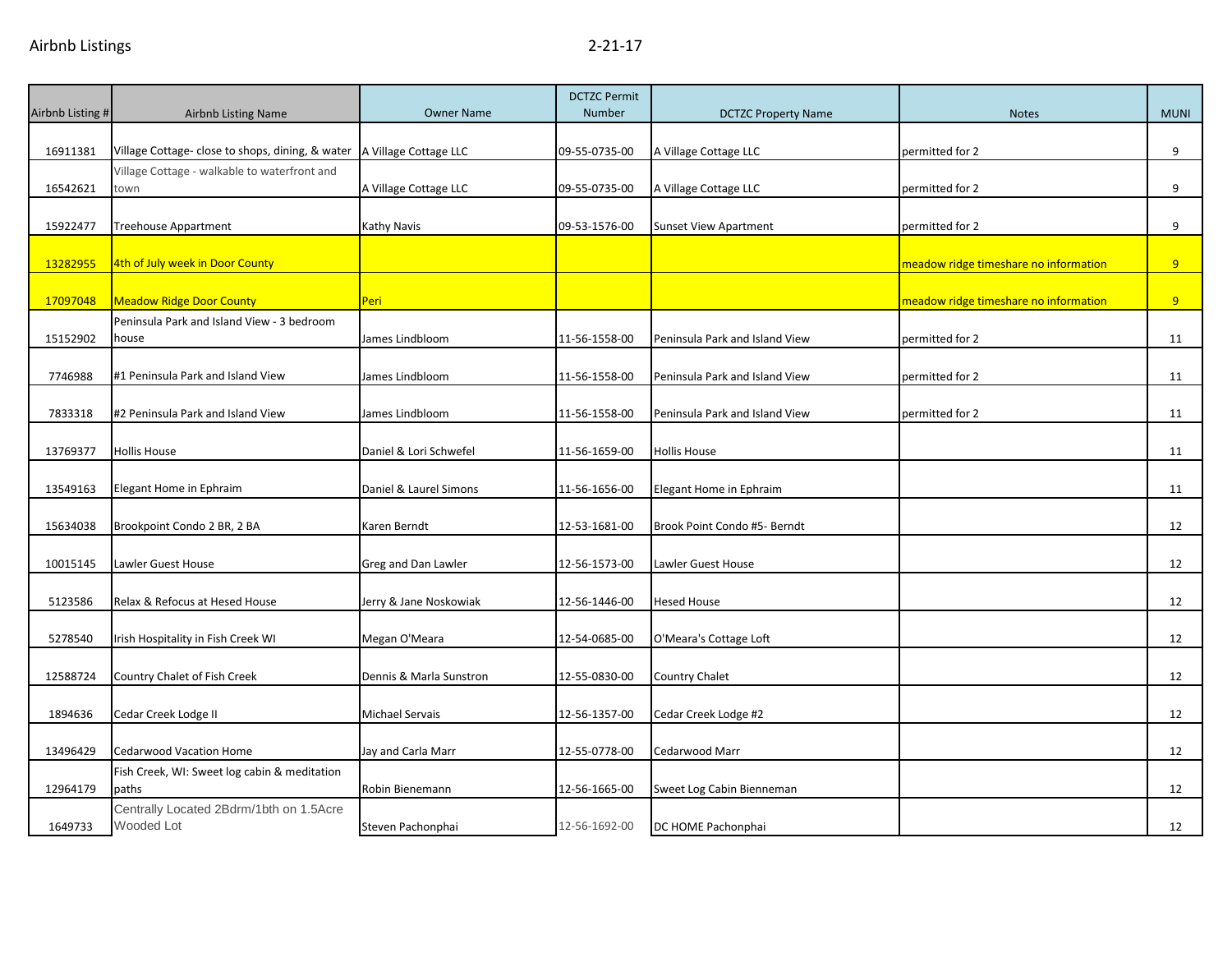| Airbnb Listing # | <b>Airbnb Listing Name</b>                           | <b>Owner Name</b>                                | <b>DCTZC Permit</b><br>Number | <b>DCTZC Property Name</b>    | <b>Notes</b>                  | <b>MUNI</b> |
|------------------|------------------------------------------------------|--------------------------------------------------|-------------------------------|-------------------------------|-------------------------------|-------------|
| 17027981         | Maple Grove Cottage                                  | John and Maria Chomeau - Maple Gro 12-56-1330-00 |                               | Maple Grove Cottage LLC       |                               | 12          |
| 15062338         | 2 Bedroom for Retreat at Bailey Harbor Resort,<br>WI | <b>Misty</b>                                     |                               |                               | Timeshare with no information | 15          |
|                  |                                                      |                                                  |                               |                               |                               |             |
| 11659022         | Classic Farm House in Egg Harbor (upper unit)        | Tim Raduenz                                      | 15-56-1601-00                 | Raduenz 6551 CTH T            |                               | 15          |
| 12653322         | Jacksonport Wi Door Co on the Beach                  | Kris Zeile                                       | 15-56-1263-00                 | <b>Shoreline Ventures</b>     |                               | 15          |
| 14400793         | Door County Lakeside Retreat                         | Janet Slater                                     | 15-56-1085-00                 | Lakeside Paradise Slater      |                               | 15          |
| 185416           | Door County Waterfront Cottage                       | Lane Kendig and Elaine Carmichael                | 27-56-1156-00                 | Kendig Snake Island           |                               | 27          |
| 230311           | Awesome Log Home Door Co, WI                         | Cheryl M Robertson                               | 27-56-1211-00                 | Maple Haven Bed and Breakfast |                               | 27          |
| 13379159         | Sherwood Point Cabin adjacent to Lighthouse          | Ricky & Carrie Uhlig                             | 27-56-1321-00                 | Sherwood Point Cabin          |                               | 27          |
| 14142417         | Waterfront Cottage on Sturgeon Bay                   | Louise Knutter                                   | 27-56-1680-00                 | Waterfront Cottage - Knutter  |                               | 27          |
| 14142417         | Waterfront Cottage on Sturgeon Bay                   | Paul Waite                                       | 27-51-0386-00                 | <b>Cliff Dwellers</b>         | permitted for 16              | 27          |
| 634251           | Door County Lakefront Cottage                        | Diane Christell                                  | 32-56-1250-00                 | Door County Lakefront Cottage |                               | 32          |
| 9818691          | Charming 1880's Log Cabin                            | Terry & Kermit Bott                              | 32-55-0770-00                 | Doc's Hideaway                |                               | 32          |
| 8346814          | Three Sister Meadow Private Room                     | Tim and Kathleen Kay                             | 32-56-1523-00                 | Three Sisters Farm            | permitted for three units     | 32          |
| 8036265          | Three Sisters "Sweet" Retreat                        | Tim and Kathleen Kay                             | 32-56-1523-00                 | <b>Three Sisters Farm</b>     | permitted for three units     | 32          |
| 6795558          | <b>Rustic Summer Sleeping House</b>                  | Tim and Kathleen Kay                             | 32-56-1523-00                 | Three Sisters Farm            | permnitted for 3              | 32          |
| 1017049          | Door County Getaway - Sleeps 6                       | James Hedman                                     | 32-53-1306-00                 | Northbluff Retreat            |                               | 32          |
| 896560           | Terra Cottages Gills Rock 2                          | Deborah "Sophie" Taubert Gehan                   | 32-55-0124-00                 | <b>Terra Cottages</b>         | permitted for five units      | 32          |
| 1036370          | <b>Eclectic Style Cottage</b>                        | Tim Raduenz                                      | 32-56-0930-00                 | EBDC-Raduenz                  |                               | 32          |
| 897991           | Terra Cottages Gills Rock, Door Co.                  | Deborah "Sophie" Taubert Gehan                   | 32-55-0124-00                 | Terra Cottages                | permitted for five units      | 32          |
| 2336212          | Terra Cottages #3                                    | Deborah "Sophie" Taubert Gehan                   | 32-55-0124-00                 | <b>Terra Cottages</b>         | permitted for five units      | 32          |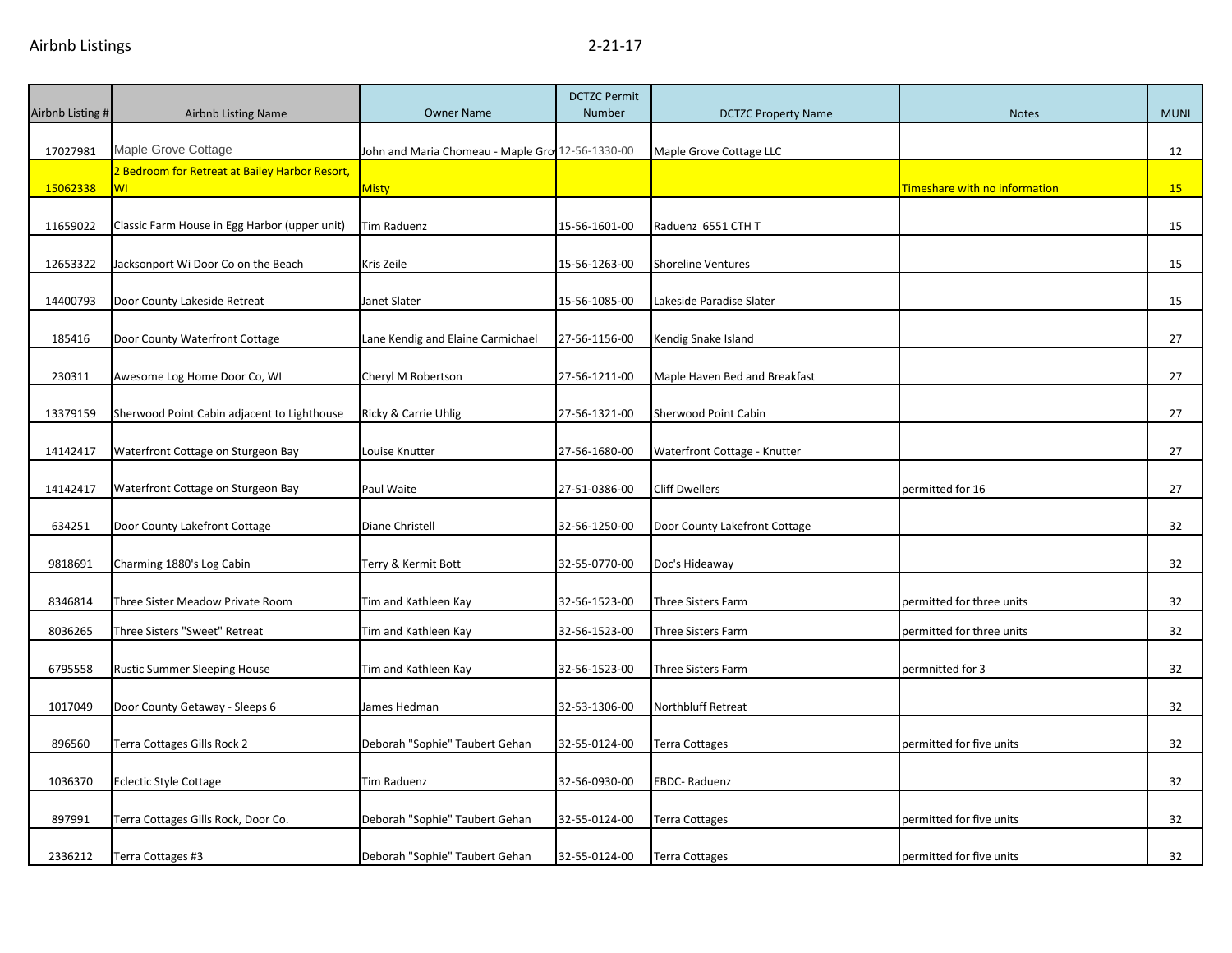| Airbnb Listing # | <b>Airbnb Listing Name</b>                           | <b>Owner Name</b>               | <b>DCTZC Permit</b><br><b>Number</b> | <b>DCTZC Property Name</b>       | <b>Notes</b>             | <b>MUNI</b> |
|------------------|------------------------------------------------------|---------------------------------|--------------------------------------|----------------------------------|--------------------------|-------------|
|                  |                                                      |                                 |                                      |                                  |                          |             |
| 7998854          | Architecturally Designed Charmer                     | Shelly Sprinkman                | 32-56-1682-00                        | Architecturally Designed Charmer |                          | 32          |
|                  |                                                      |                                 |                                      |                                  |                          |             |
| 8282578          | The Cottage on Cottage Rd                            | Mark and Kari Speltz            | 32-56-1560-00                        | The Cottage on Cottage Road      |                          | 32          |
| 3904298          | Tree Tops Delight II                                 | Eileen and George True          | 32-56-1331-00                        | Tree Top Delight - True          | permitted for two units  | 32          |
| 1300502          | Treetops Delight in Northern Door                    | Eileen and George True          | 32-56-1331-00                        | Tree Top Delight - True          | Permitted for two units  | 32          |
| 13597414         | Shoreline Resort-Condominiums 3rd Floor<br>Waterview | Rockton Shoreline, LLC          | 32-51-0796-00                        | Shoreline Resort & Condos        |                          | 32          |
| 14277383         | <b>Beautiful Door County Condo</b>                   | Rockton Shoreline, LLC          | 32-51-0796-00                        | Shoreline Resort & Condos        |                          | 32          |
| 1807644          | First Floor with Forest View                         | Loren & Helen Fandrei           | 32-56-1341-00                        | Granpa's House Rental Door Co WI |                          | 32          |
| 14648663         | Terra Cottages #4                                    | Deborah "Sophie" Taubert Gehan  | 32-55-0124-00                        | <b>Terra Cottages</b>            | permitted for five units | 32          |
| 896385           | Sunny Cottage in Ellson Bay                          | Deborah "Sophie" Taubert Gehan  | 32-55-0124-00                        | <b>Terra Cottages</b>            | permitted for five units | 32          |
| 6383182          | Nor Dor Escape                                       | Benjamin Piller                 | 32-56-1418-00                        | Piller-Gill Rock                 |                          | 32          |
| 12034716         | Fleetwing Cottage on Garrett Bay                     | Mary Ann Rademacher             | 32-55-0455-00                        | Fleetwing                        |                          | 32          |
| 12173811         | The Chalet on Garret Bay                             | Mary Ann Rademacher             | 32-56-1606-00                        | Chalet, The                      |                          | 32          |
| 13368133         | Delightful 2 Bdrm B&B                                | Kathleen Schmidt                | 32-54-1638-00                        | Hummingbird B&B                  |                          | 32          |
| 16690238         | Harbor Light Inn                                     | Harbor Oasis LLC, Sheenah Arenz | 32-52-1527-00                        | Harbor Light Inn                 |                          | 32          |
| 16690036         | Harbor Light Inn                                     | Harbor Oasis LLC, Sheenah Arenz | 32-52-1527-00                        | Harbor Light Inn                 |                          | 32          |
| 4860774          | Huge House on Glidden Drive                          | Mary & Ray Spangler             | 33-56-0400-00                        | Mary's Beach House               |                          | 33          |
| 3047435          | Cottage on Lake in State Park                        | Barb & Gil Hoffman              | 33-56-1429-00                        | Cottage on Lake                  |                          | 33          |
| 12323917         | Woodsy Retreat on Lake Michigan                      | Joan Shiels                     | 33-56-1627-00                        | Woodsy Retreat on Lake Michigan  |                          | 33          |
| 13328872         | Door County Dream House                              | Fred Suchy                      | 33-56-0695-00                        | Door County Dream Home           |                          | 33          |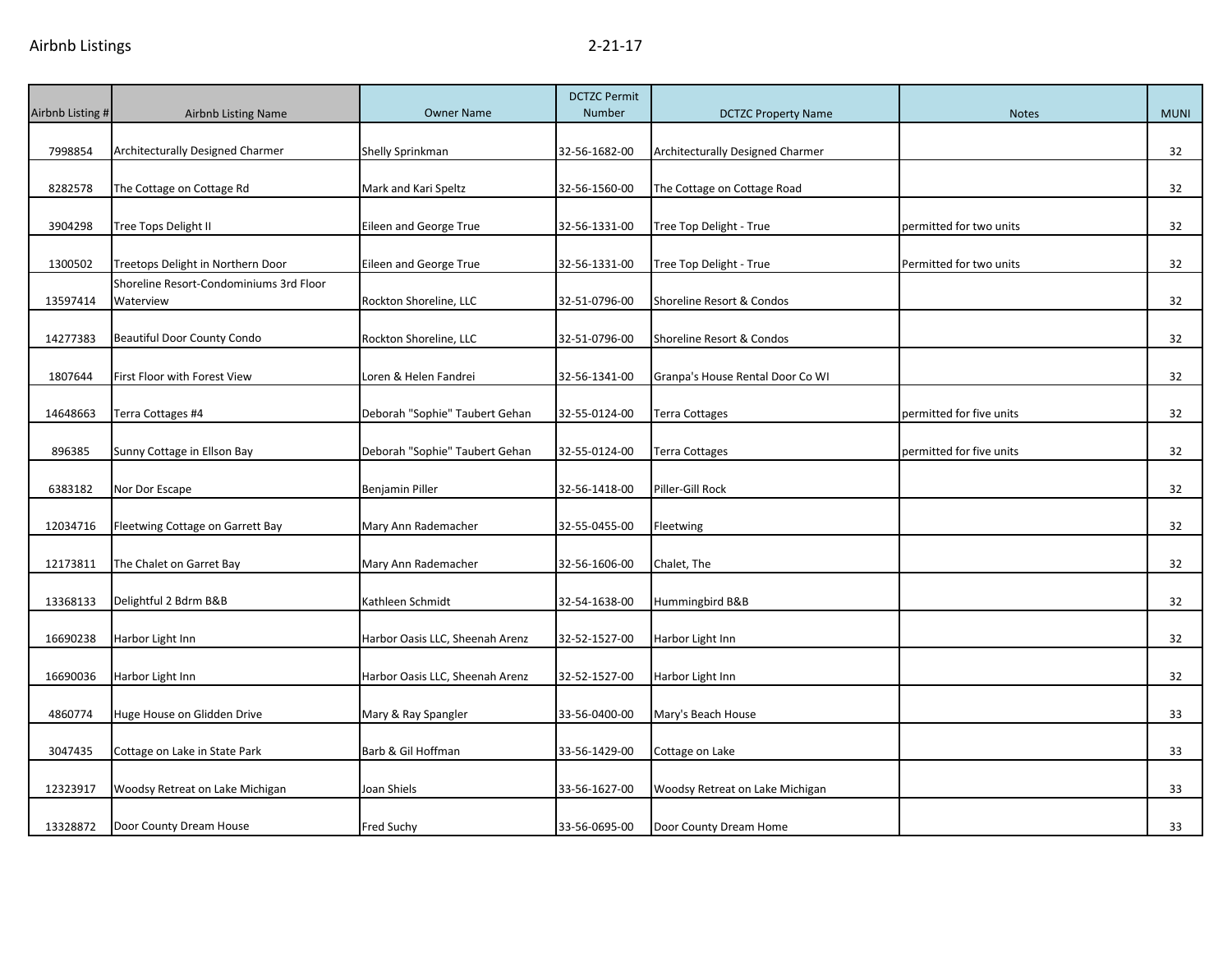| Airbnb Listing # | <b>Airbnb Listing Name</b>                            | <b>Owner Name</b>                 | <b>DCTZC Permit</b><br><b>Number</b> | <b>DCTZC Property Name</b>        | <b>Notes</b>                                        | <b>MUNI</b> |
|------------------|-------------------------------------------------------|-----------------------------------|--------------------------------------|-----------------------------------|-----------------------------------------------------|-------------|
|                  |                                                       |                                   |                                      |                                   |                                                     |             |
| 14511904         | Private country living in a scenic ranch home         | Connie Rockwell                   | 33-55-0700-00                        | Dogg House Cottages               | permitted for 2                                     | 33          |
| 15048452         | Door County Escape!                                   | Ann Johnson                       | 33-56-1660-00                        | Clark Lake Cottage - Johnson      |                                                     | 33          |
| 15645178         | Dogg House Cottage - Door County                      | Connie Rockwell                   | 33-55-0700-00                        | Dogg House Cottages               | permitted for 2                                     | 33          |
| 13922784         | Graybird Manor                                        | <b>Chris Demarinis</b>            | 34-56-1672-00                        | Graybird Manor                    |                                                     | 34          |
| 2613362          | The Cotter Cottage                                    | <b>Brandon Cotter</b>             | 34-56-1371-00                        | The Cotter Cottage                |                                                     | 34          |
| 13111748         | Condo at Highland Greens                              | Sarah George                      | 34-53-1039-00                        | George's Getaway                  |                                                     | 34          |
| 12672427         | Beach view waterfront park access!                    | Dawn and Walter Nawrot            | 34-56-1620-00                        | Parkview Drive - Nawrot           |                                                     | 34          |
| 16332969         | Family Friendly Retreat in the Heart of Sister<br>Bay | Pamela Schmitz/ CPS Holdings LLC  | 34-56-1695-00                        | Sister Bau Chalet                 |                                                     | 34          |
| 1095333          | A City Cottage in the Heart of Town                   | Kelly Avenson & Elliot Goettelman | 35-56-1651-00                        | City Cottage, The                 |                                                     | 35          |
| 10732512         | Private BR/BA, FRPLCE, Historic B&B                   | Dennis Statz                      | 35-52-0856-00                        | White Lace Inn                    | permitted for eighteen - six units listed on Airbnb | 35          |
| 9091864          | Porthaven                                             | Joe Fittshur                      | 35-56-1329-00                        | Port Haven Executive Home         |                                                     | 35          |
| 3324489          | Downtown Sturgeon Bay, Arbor                          | RME Holdings - Robert Esposito    | 35-53-1452-00                        | Arbor and Postcard - RME Holdings | Permitted for two units                             | 35          |
| 8129738          | Sturgeon Bay Doll House                               | Patrice Sebastian                 | 35-56-1565-00                        | Sturgeon Bay Doll House           |                                                     | 35          |
| 10704789         | Private BR/BA, WHRPL, Historic B&b                    | Dennis Statz                      | 35-52-0856-00                        | White Lace Inn                    | permitted for eighteen - six units listed on Airbnb | 35          |
| 9506189          | Diplomat Bed and Breakfast                            | Tami Dal Santo                    | 35-54-1544-00                        | Diplomat Bed and Breakfast        | permitted for six units                             | 35          |
| 3190446          | Downtown Sturgeon Bay - Postcard                      | RME Holdings - Robert Esposito    | 35-53-1452-00                        | Arbor and Postcard - RME Holdings | Permitted for two units                             | 35          |
| 10569102         | Private BR/BA, FRPLCE, Historic B&B                   | <b>Dennis Statz</b>               | 35-52-0856-00                        | White Lace Inn                    | permitted for eighteen - six units listed on Airbnb | 35          |
| 10731586         | Private BR/BA, FP & WHO, Historic B&B                 | <b>Dennis Statz</b>               | 35-52-0856-00                        | White Lace Inn                    | permitted for eighteen - six units listed on Airbnb | 35          |
| 10700860         | Private BR/BA, Whrlpl, Historic B&B                   | <b>Dennis Statz</b>               | 35-52-0856-00                        | White Lace Inn                    | permitted for eighteen - six units listed on Airbnb | 35          |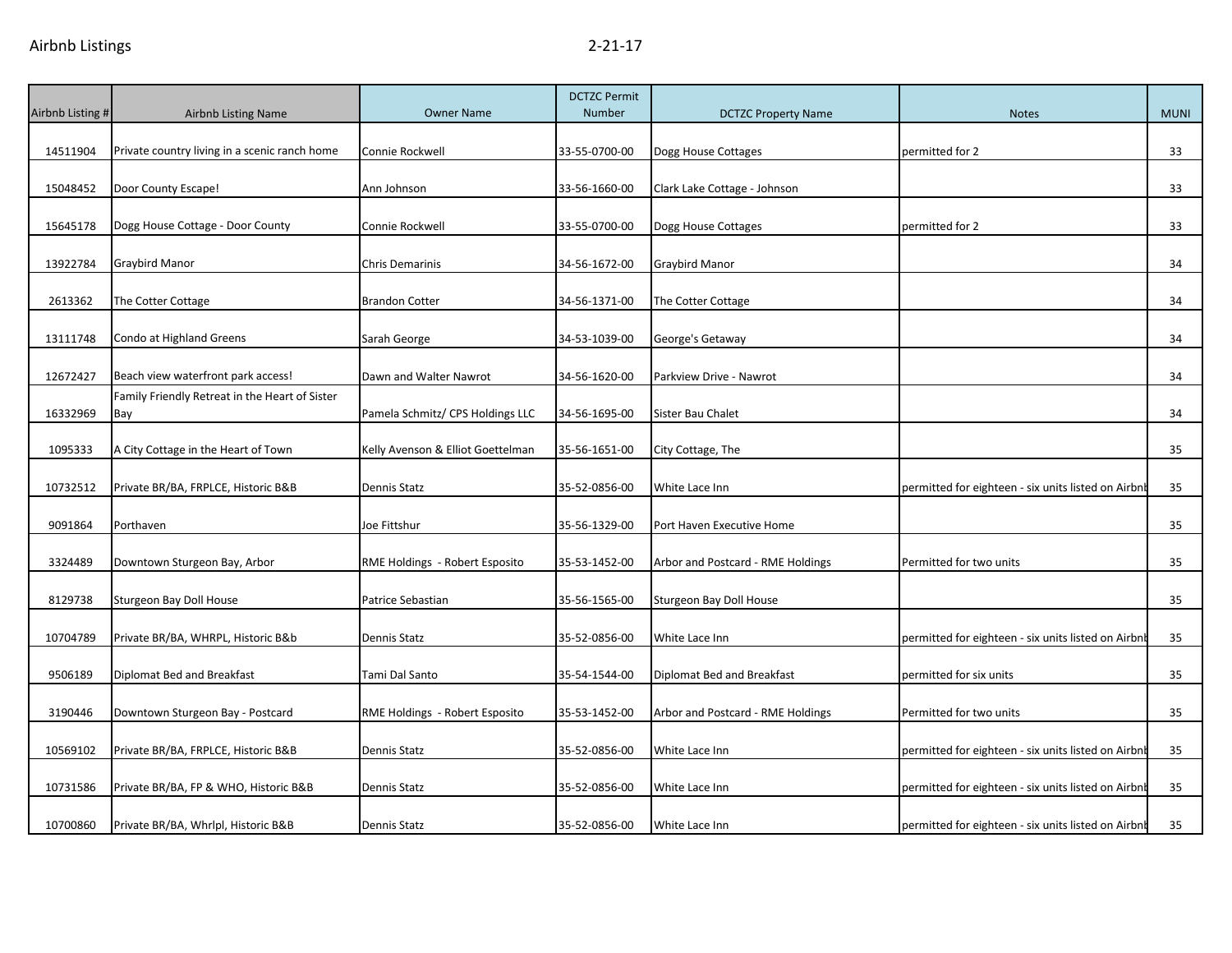| Airbnb Listing # | <b>Airbnb Listing Name</b>                            | <b>Owner Name</b>                                    | <b>DCTZC Permit</b><br>Number | <b>DCTZC Property Name</b>       | <b>Notes</b>                                        | <b>MUNI</b> |
|------------------|-------------------------------------------------------|------------------------------------------------------|-------------------------------|----------------------------------|-----------------------------------------------------|-------------|
| 3280736          | Door County Waterfront Cottage                        | CenterPointe Yacht Services                          | 35-56-0911-00                 | CenterPointe Marina              | permitted for three units                           | 35          |
| 13749828         | Door County Waterfront Cottage                        | CenterPointe Yacht Services                          | 35-56-0911-00                 | CenterPointe Marina              | permitted for three units                           | 35          |
| 10730935         | Private BR/BA, FP & WHP, Historic B&B                 | Dennis Statz                                         | 35-52-0856-00                 | White Lace Inn                   | permitted for eighteen - six units listed on Airbnb | 35          |
| 12792862         | Downtown Sturgeon Bay CornerSuite                     | Robert & Teresa Esposito                             | 35-53-1628-00                 | Villa and Corner Suite           | permitted for 2                                     | 35          |
| 9271311          | Chalet on the Shore                                   | Jennifer Jorns & Brian Frisque                       | 35-56-1663-00                 | Chalet by the Shore              |                                                     | 35          |
| 13001169         | Gem Down the Lane                                     | Carrie Rollins/ Estate of Jane Meachan 35-56-1667-00 |                               | Gem Down the Lane                |                                                     | 35          |
| 3518762          | Downtown Sturgeon Bay, Door County                    | Hans Reumschuessel                                   | 35-56-1437-00                 | Downtown Sturgeon Bay            |                                                     | 35          |
| 13257277         | Door County Easy Living                               | <b>Rich Miller</b>                                   | 35-56-1654-00                 | Door County Easy Living - Miller |                                                     | 35          |
| 12793691         | Downtown Sturgeon Bay Villa Suite                     | Robert & Teresa Esposito                             | 35-53-1628-00                 | Villa and Corner Suite           | permitted for 2                                     | 35          |
| 4692800          | the Magnolia Suite                                    | Diane Allen & Mike Perski                            | 35-53-1096-00                 | The Magnolia                     |                                                     | 35          |
| 14487990         | Close to Everything in Sturgeon Bay                   | Ann Kifer                                            | 35-56-1673-00                 | Neenah Street Holdings           |                                                     | 35          |
| 156786           | Waterfront Home Downtown Sturgeon Bay,<br>Door County | Lee Adams                                            | 35-56-1555-00                 | Adams - Cozy Cottage on Memorial |                                                     | 35          |
| 17346242         | <b>The 930</b>                                        | Rob Vogel                                            |                               |                                  |                                                     | 35          |
| 5974438          | Charisma 34ft Sailboat                                | Helen & Robin Urban                                  | 35-59-1501-00                 | Charisma Sailboat                |                                                     | 35          |
| 10283729         | <b>Historic Family Farm</b>                           | Tom Mickelson                                        | 36-56-1579-00                 | Historic Family Farm             |                                                     | 36          |
| 6253565          | Lake Lane Cottages in Door County                     | Rob Vogel                                            | 36-56-0869-00                 | Lake Lane Cottages               | permitted for 3                                     | 36          |
| 11700582         | Lake Lane Cottages Camper                             | Rob Vogel                                            | 36-56-0869-00                 | Lake Lane Cottages               | permitted for 3                                     | 36          |
| 11699220         | Lake Lane Cottage                                     | Rob Vogel                                            | 36-56-0869-00                 | Lake Lane Cottages               | permitted for 3                                     | 36          |
| 13664372         | Parkway Escape                                        | Dale & Carol Polzin                                  | 39-56-0922-13                 | Parkway Escape                   |                                                     | 39          |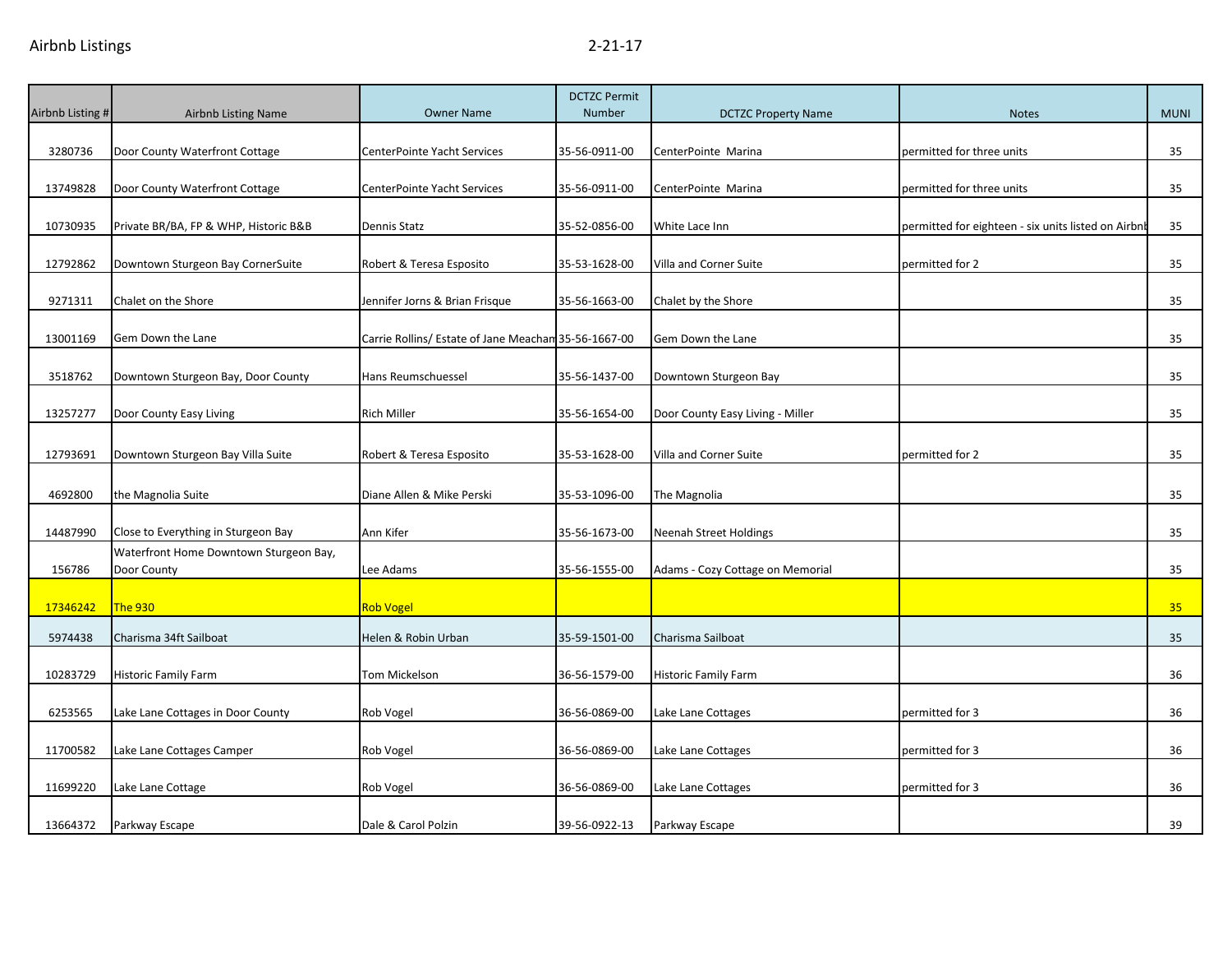| Airbnb Listing # | <b>Airbnb Listing Name</b>                           | <b>Owner Name</b>                              | <b>DCTZC Permit</b><br>Number | <b>DCTZC Property Name</b>        | <b>Notes</b>      | <b>MUNI</b> |
|------------------|------------------------------------------------------|------------------------------------------------|-------------------------------|-----------------------------------|-------------------|-------------|
|                  |                                                      |                                                |                               |                                   |                   |             |
| 1327057          | 3 Bedroom Cottage with a Water View                  | Mark and Jill Schwarzbauer                     | 39-56-1320-00                 | La Bella Casa Di Mattoni          |                   | 39          |
|                  | Door County Shore Front 2 Bdrm Cabin on 1.2          |                                                |                               |                                   |                   |             |
| 15057147         | Acres                                                | Pat O'Donnell                                  | 39-56-1398-00                 | Cabin Sun Over Beach              |                   | 39          |
| 14266444         | Door County Waterfront Cottage                       | Bur Wholesale Company - John Bur               | 42-56-1666-00                 | Waterfront Cottage - BUR          |                   | 42          |
| 8898775          | Viking Village 2 Bedroom Flat                        | Andrew Valentincic                             | 46-50-1596-00                 | Viking Village                    | permitted for 13  | 46          |
| 4799617          | Shoreline Log Cottage on Island                      | Kathleen Cascio                                | 46-56-1510-00                 | Danish Log Cabin                  |                   | 46          |
| 5580349          | <b>Quiet Vacation Home</b>                           | Debra L. Sheridan                              | 46-56-1526-00                 | Island Legacy House               |                   | 46          |
| 714587           | Quiet Cabin with Deck in Woods                       | Jim Beneda                                     | 46-56-1575-00                 | Quiet Cabin in the Woods - Beneda |                   | 46          |
|                  |                                                      |                                                |                               |                                   |                   |             |
| 14825088         | Charming one bedroom flat at Viking Village          | Andrew Valentincic                             | 46-50-1596-00                 | <b>Viking Village</b>             | permitted for 13  | 46          |
| 11389754         | Charming Near Town Motel Room                        | <b>Andrew Valentincic</b>                      | 46-50-1596-00                 | <b>Viking Village</b>             | permitted for 13  | 46          |
| 13156138         | Cute Affordable Cabin on Island                      | Dawn Chier                                     | 46-55-0731-00                 | Coffee Creek Cabin                | permitted for 2   | 46          |
| 13378765         | Coffee Creek Cabins "Biker Cabin" on Wash.<br>Island | Dawn Chier                                     | 46-55-0731-00                 | Coffee Creek Cabin                | permitted for 2   | 46          |
|                  |                                                      |                                                |                               |                                   |                   |             |
| 6541476          | <b>Charming Waterfront Cottage</b>                   | Alex Trueblood                                 | 46-56-1411-00                 | <b>Trueblood Cottage</b>          |                   | 46          |
| 14443055         | Bay Farm Lake Cottage                                | Kathleen Young                                 | 46-56-1650-00                 | Bay Farm LLC                      |                   | 46          |
| 10907613         | Sunrise A Frame on the lake                          | <b>Andrew Valentincic</b>                      | 46-50-1596-00                 | <b>Viking Village</b>             | permitted for 13  | 46          |
| 15351847         | Cozy and charming studio with kitchen.               | Andrew Valentincic                             | 46-50-1596-00                 | <b>Viking Village</b>             | permitted for 13  | 46          |
| 16723200         | Summer Place Large Cabin                             | Reinhold Schomann                              | 46-55-0643-00                 | <b>Summer Place</b>               | Permitted for 2   | 46          |
|                  |                                                      |                                                |                               |                                   |                   |             |
| 16768580         | Summer Place Small Cabin                             | Reinhold Schomann                              | 46-55-0643-00                 | Summer Place                      | Permitted for 2   | 46          |
| 17300921         | Family Friendly Cabin On The Bay!                    | Goffard                                        |                               |                                   |                   |             |
| 10943813         | Camp Villa B&B                                       | Not Door County Comes up in Door County Search |                               |                                   | <b>Outside DC</b> |             |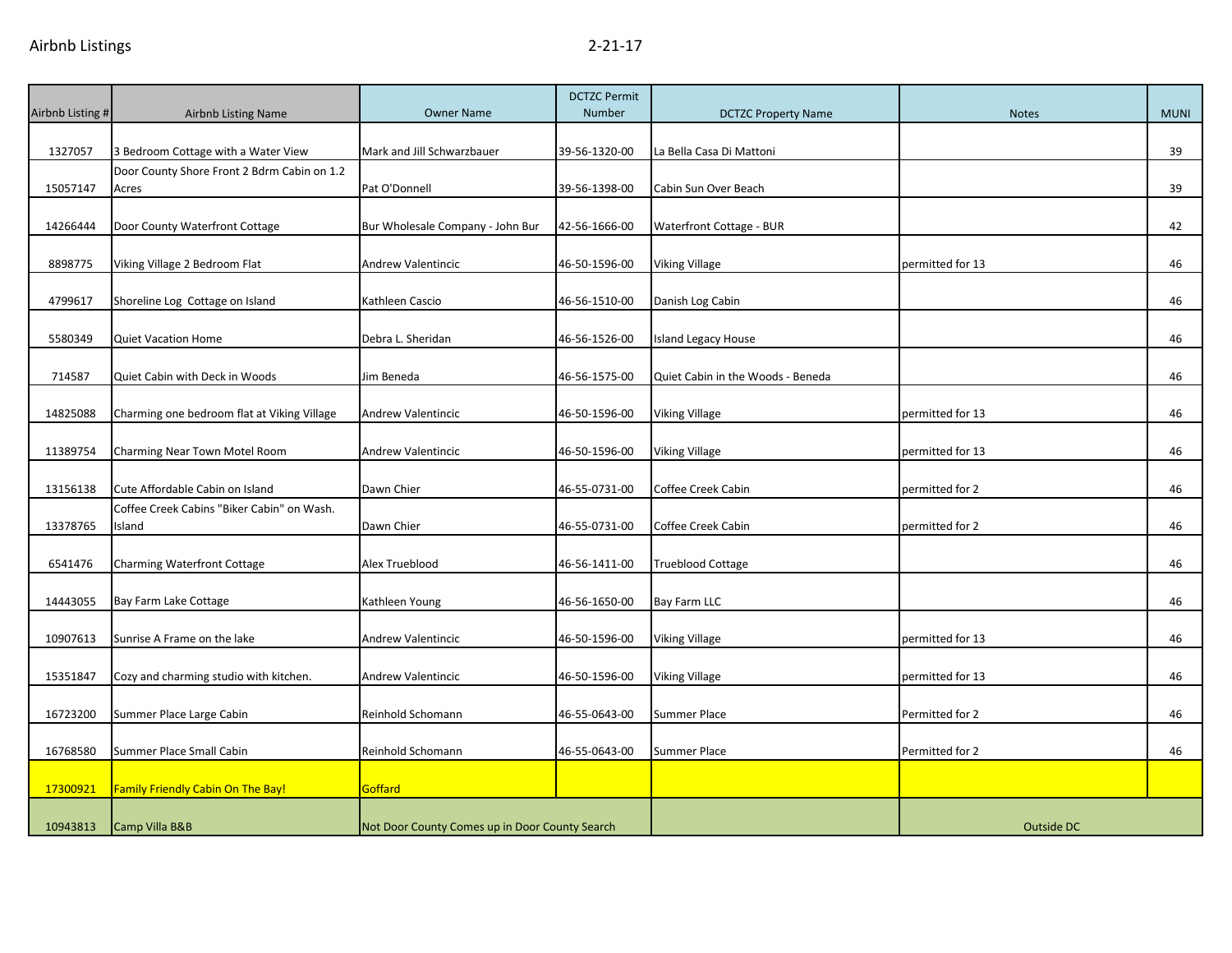|                  |                                         |                                                | <b>DCTZC Permit</b> |                            |              |             |
|------------------|-----------------------------------------|------------------------------------------------|---------------------|----------------------------|--------------|-------------|
| Airbnb Listing # | <b>Airbnb Listing Name</b>              | <b>Owner Name</b>                              | Number              | <b>DCTZC Property Name</b> | <b>Notes</b> | <b>MUNI</b> |
|                  |                                         |                                                |                     |                            |              |             |
| 7476396          | <b>Private Waterfront Lake House</b>    | Not Door County Comes up in Door County Search |                     |                            | Outside DC   |             |
|                  |                                         |                                                |                     |                            |              |             |
| 1075853          | <b>Modern Sunny Getaway Door County</b> | Not Door County Comes up in Door County Search |                     |                            | Outside DC   |             |
|                  |                                         |                                                |                     |                            |              |             |
| 443694           | Lundgren Tree Farm                      | Not Door County Comes up in Door County Search |                     |                            | Outside DC   |             |
|                  |                                         |                                                |                     |                            |              |             |
| 11010408         | Sand Beach Cabin                        | Not Door County Comes up in Door County Search |                     |                            | Outside DC   |             |
|                  |                                         |                                                |                     |                            |              |             |
| 8900070          | <b>Flom Retreat</b>                     | Not Door County Comes up in Door County Search |                     |                            | Outside DC   |             |
|                  |                                         |                                                |                     |                            |              |             |
| 14648642         | <b>Upper Peninsula MI Retreat</b>       | Not Door County Comes up in Door County Search |                     |                            | Outside DC   |             |

| <b>MUNI</b>    |                       | # of Airbnb Properties |
|----------------|-----------------------|------------------------|
| $\overline{2}$ | <b>Baileys Harbor</b> | 9                      |
| 6              | Clay Banks            | $\overline{2}$         |
| 8              | Town of Egg Harbor    | 17                     |
| 9              | Village of Egg Harbor | 15                     |
| 11             | Ephraim               | 5                      |
| 12             | Gibraltar             | 10                     |
| 14             | Town of Forestville   | 0                      |
| 15             | Town of Jacksonport   | 4                      |
| 27             | Nasewaupee            | 5                      |
| 32             | Liberty Grove         | 25                     |
| 33             | Sevastopol            | $\overline{7}$         |
| 34             | Sister Bay            | 5                      |
| 35             | City of Sturgeon Bay  | 25                     |
| 36             | Town of Sturgeon Bay  | 4                      |
| 39             | Gardner               | 3                      |
| 42             | Union                 | $\mathbf 1$            |
| 46             | Washinton Island      | 14                     |
|                | NOT IN DOOR COUNTY    | $\overline{7}$         |